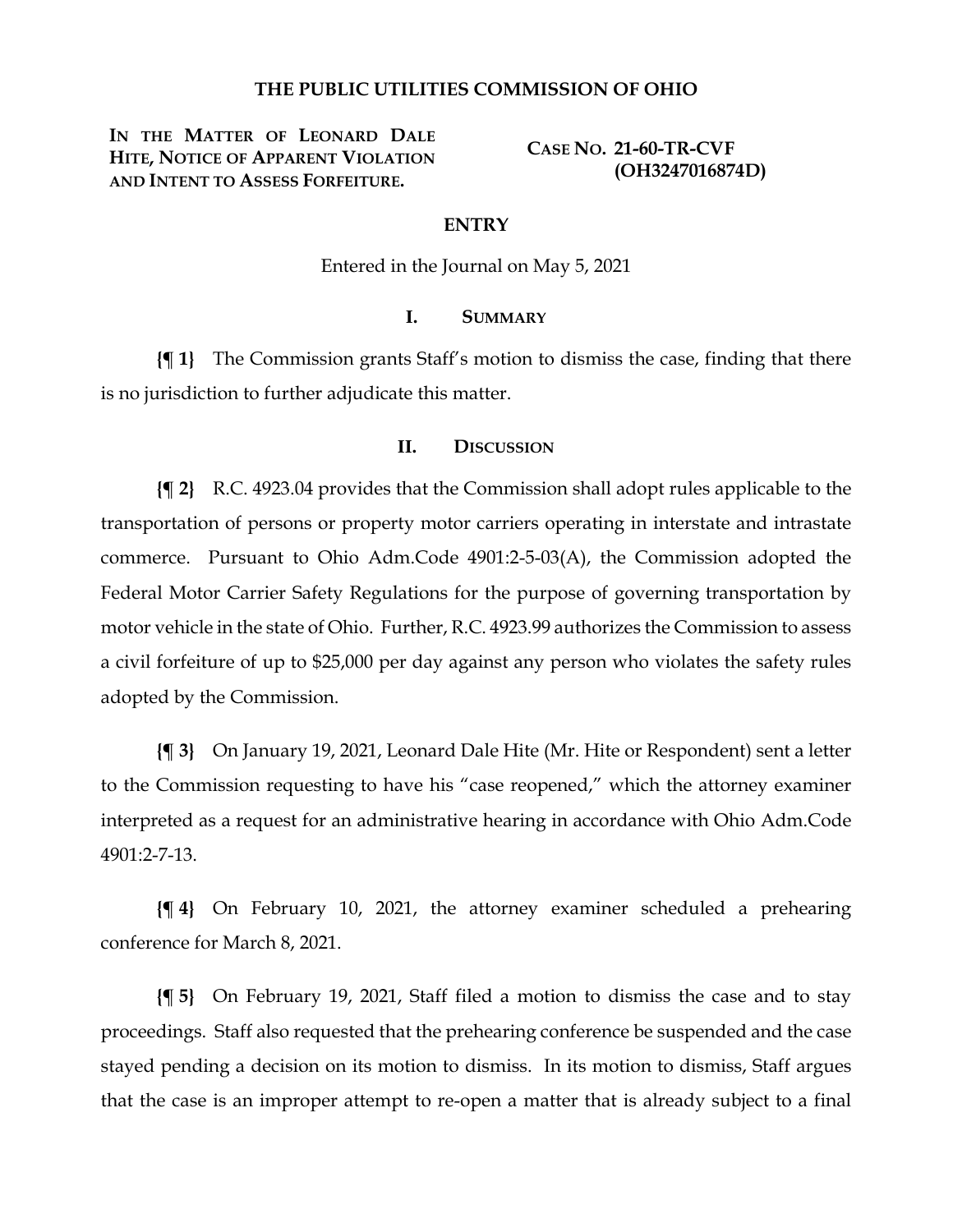order of the Commission. Staff states that a notice of apparent violation and intent to assess forfeiture was sent to Respondent on June 10, 2019, and a second notice was sent to Respondent on July 10, 2019. Staff notes that Mr. Hite requested a conference with Staff that was conducted on August 20, 2019. Next, Staff explains that a notice of preliminary determination was issued on March 6, 2020, informing Respondent that he had 30 days to pay the assessed \$600 forfeiture or request an administrative hearing. Staff asserts that Mr. Hite neither paid the forfeiture nor requested a hearing within the 30-day period. Additionally, Staff states that a letter was sent to Mr. Hite on May 18, 2020, advising him that the forfeiture remained unpaid. Staff did not receive a response to that letter. Staff adds that on August 26, 2020, the Commission issued a Finding and Order requiring Respondent to either pay the assessed forfeiture or demonstrate why he was not in default by September 25, 2020.[1](#page-1-0) Staff further notes that on August 27, 2020, Staff sent a letter to Mr. Hite indicating that the forfeiture was unpaid and attached a copy of the Commission's August 26, 2020 Finding and Order. Staff contends that Respondent did not reply within the time allowed. Staff contends that Respondent had "\* \* \*ample opportunity to contest the violation and forfeiture but failed to do so in a timely manner," and that Mr. Hite could have requested a rehearing of the August 26, 2020 Finding and Order, but he did not. Staff emphasizes that a final Commission judgment has already been made and that Respondent should not have further opportunity to contest the violation. Staff urges dismissal of the case.

**{¶ 6}** On February 23, 2021, the attorney examiner suspended the prehearing conference previously scheduled for March 8, 2021. In that entry, Respondent was also instructed to file a response to Staff's motion to dismiss by March 15, 2021.

**{¶ 7}** Respondent did not file a response to Staff's motion to dismiss.

<span id="page-1-0"></span><sup>1</sup> See *In re Default of Motor Carriers and Drivers Pursuant to Rule 4901:2-7-14 of the Ohio Administrative Code*, Case No. 20-533-TR-CVF, Finding and Order, (August 26, 2020).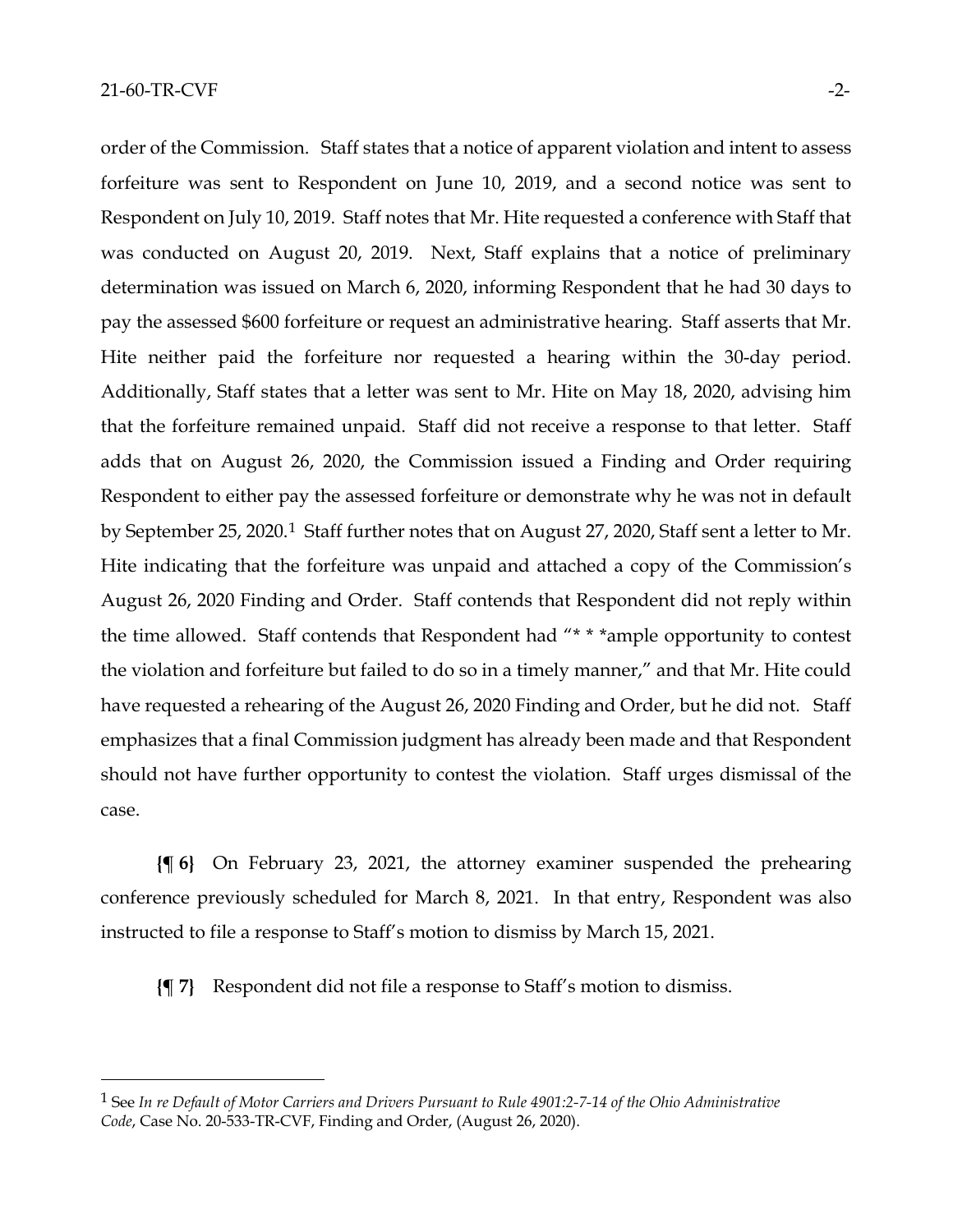**{¶ 8}** The Commission finds Staff's motion to dismiss the case to be reasonable. Initially, we note that the Commission has already found Mr. Hite in default, pursuant to Ohio Adm.Code 4901:2-7-14, in *In re Default of Motor Carriers and Drivers*, Case No. 20-533- TR-CVF, Finding and Order (August 26, 2020), att. at 2. Ohio Adm.Code 4901:2-7-14 states that respondents found in default are deemed to have admitted the occurrence of the violation and waive all further right to contest liability. The Commission's order directed any respondents to indicate why they are not in default by September 25, 2020. Here, Respondent's request for hearing was not filed until January 19, 2021. As indicated by Staff, Mr. Hite did not respond in a timely manner to the March 6, 2020 notice of preliminary determination or to the Commission's August 26, 2020 Finding and Order requiring him to either pay the assessed forfeiture or demonstrate why he was not in default. Respondent did not request a rehearing of the August 26, 2020 Finding and Order, nor did he reply to Staff's May 18, 2020 and August 27, 2020 letters indicating that the forfeiture was unpaid. Finally, Mr. Hite did not respond to Staff's motion to dismiss. Therefore, as there is already a final Commission decision concerning Respondent's default, Staff's motion to dismiss should be granted.

### **III. ORDER**

**{¶ 9}** It is, therefore,

**{¶ 10}** ORDERED, That Staff's motion to dismiss be granted. It is, further,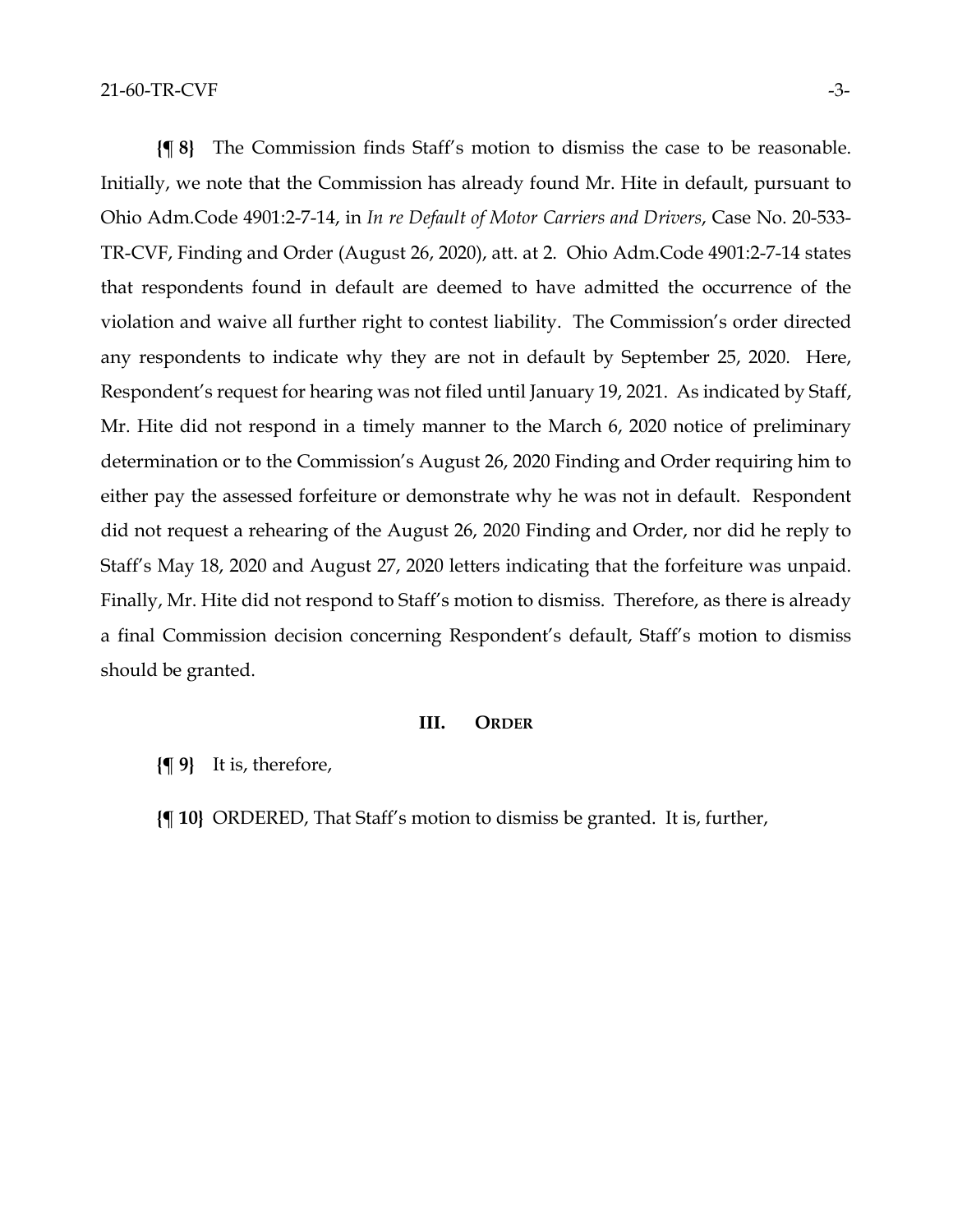**{¶ 11}** ORDERED, That a copy of this Entry be served upon Respondent and all other parties of record.

COMMISSIONERS: *Approving:*  Jenifer French, Chair M. Beth Trombold Lawrence K. Friedeman Daniel R. Conway Dennis P. Deters

JWS/kck